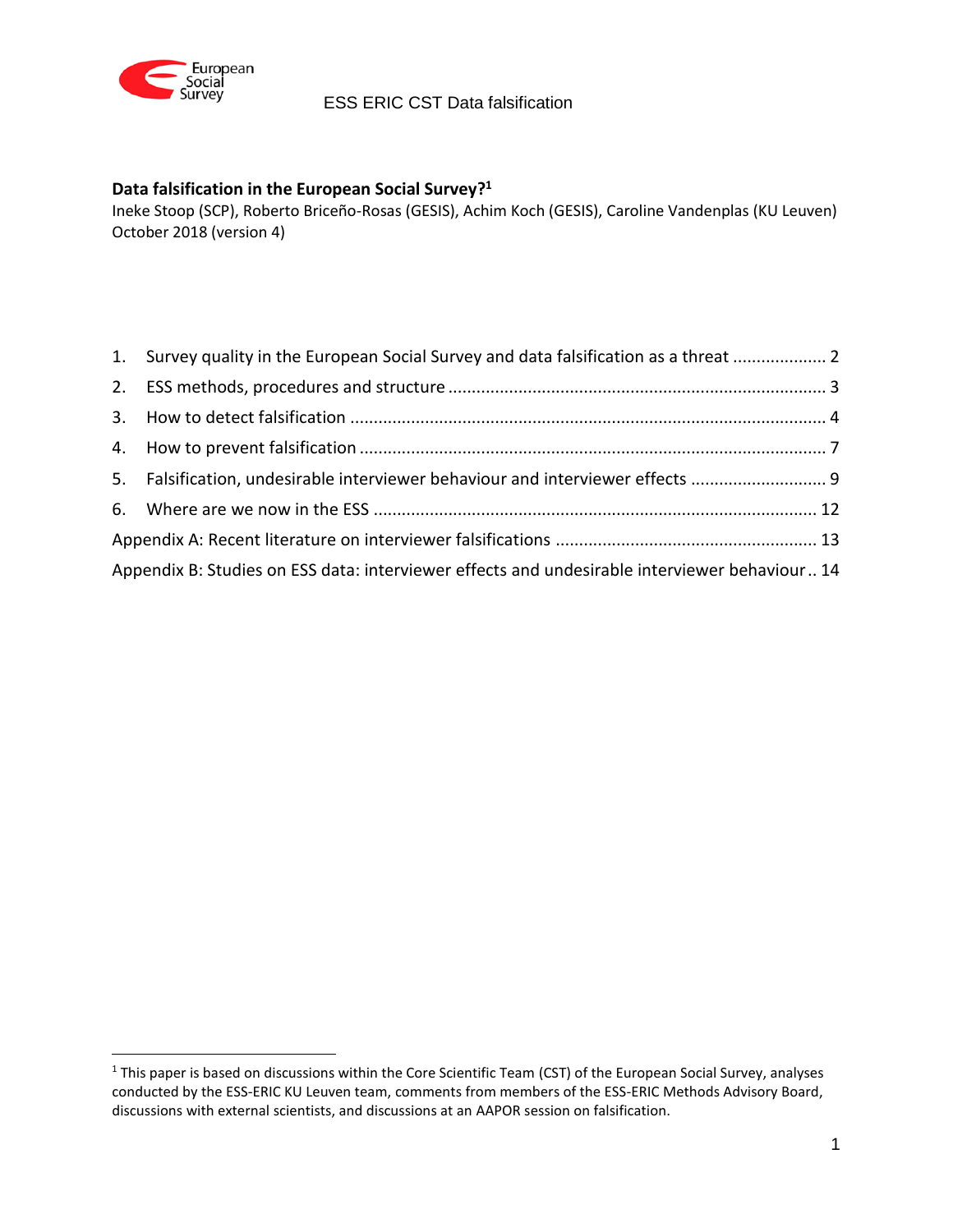

## <span id="page-1-0"></span>**1. Survey quality in the European Social Survey and data falsification as a threat**

The European Social Survey (ESS) has been founded to provide accurate data about the values, opinions, attitudes and beliefs of Europe's citizens, to provide a bedrock of hard information which is both reliable and extensive. Academics, statisticians, politicians, legislators, policy makers, business leaders and ordinary citizens should be able to trust these data

As Europe faces grand societal challenges including immigration, changing family and relationship arrangements, climate change, welfare reform, declining political trust, increased populism and persistent health inequalities (amongst others), the ESS provides robust data that illuminate changes and stability in the social fabric of Europe. To do this, it has set high quality standards, focuses on comparability across countries and over time, and has implemented a methods and methodological research programme to ensure that the infrastructure remains 'state of the art' and helps to position Europe as a global leader in terms of comparative social science.

As every survey, the ESS has to cope with errors such as sampling errors, coverage errors, nonresponse bias and measurement errors. The ESS specifications, procedures and guidelines aim at minimising these errors, often from a total survey error perspective, and to make rational choices in survey design acknowledging trade-offs between different types of errors. In addition, one of the core values is to be transparent about errors, and give users access to questionnaires in every language, paradata (including contact form data recording the entire interview process), and analyses of sampling and measurement error and nonresponse bias.

Less available is information on data falsification in the ESS. AAPOR (2003) defines interviewer falsification as the "intentional departure from the designed interviewer guidelines or instructions, which could result in the contamination of the data." Increasingly, attention is paid to other agents of falsification, i.e. supervisors or organisations.

The aim of this paper is to fill this gap and to provide data users with all available information about the prevention and detection of data falsification in the ESS at present and in the future.

Falsification by the interviewer, according to Robbins (2018) comprises:

- Fabricating all or part of an interview: the recording of data that are not provided by a designated survey respondent and reporting them as answers of that respondent,
- Deliberately misreporting disposition codes and falsifying process data,
- Recording of a refusal case as ineligible for the sample,
- Reporting a fictitious contact attempt,
- Deliberately miscoding the answer to a question in order to avoid follow-up questions,
- Deliberately interviewing a non-sampled person in order to reduce effort required to complete an interview,
- Otherwise, intentionally misrepresenting the data collection process to the survey management.

Falsification by the organisation comprises:

- Fieldwork supervisor who chooses not to report deviations from the sampling plan by interviewers,
- Data entry personnel that intentionally misrecord responses,
- Members of the firm itself who add fake observations to the data set,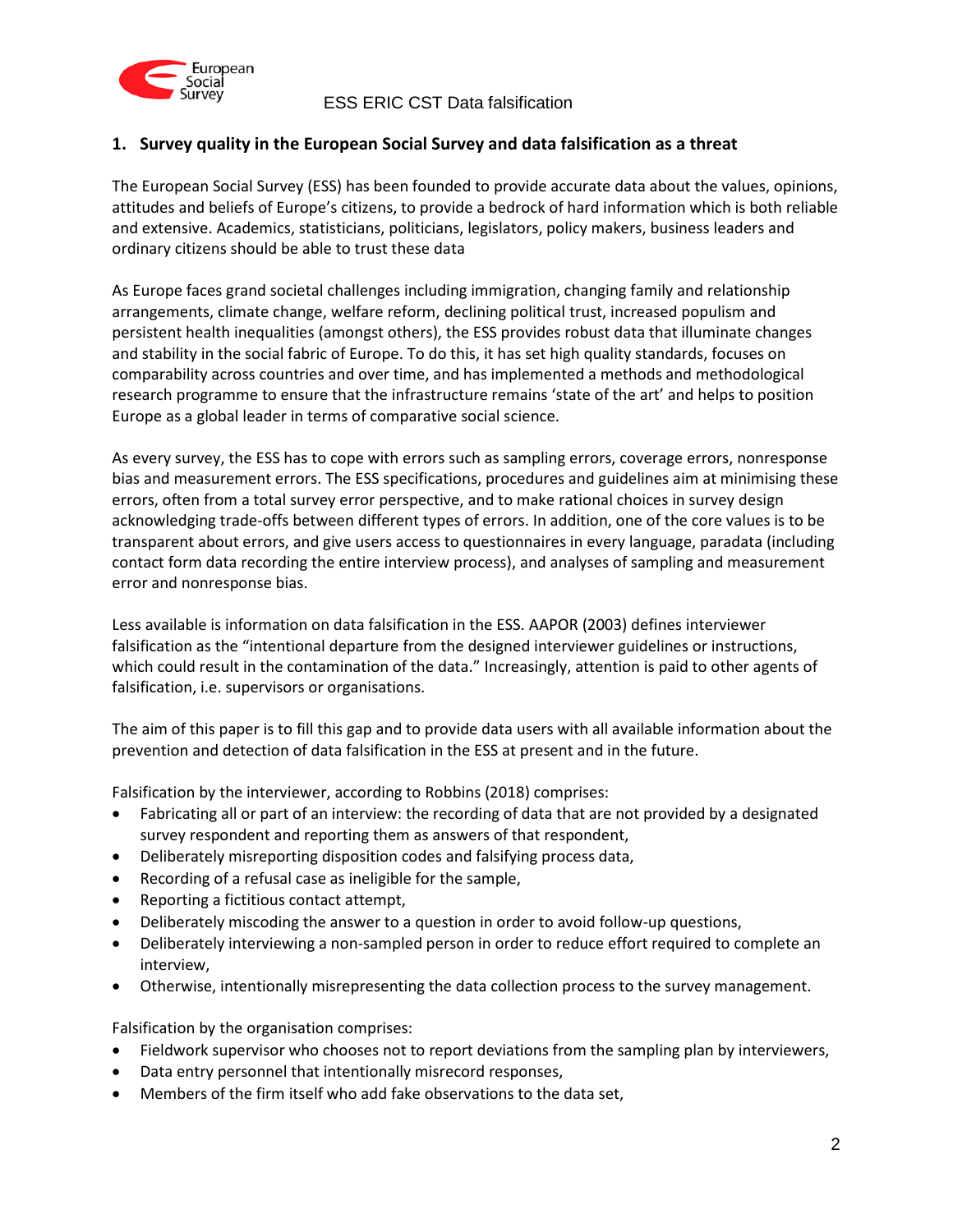

- Fabricating questionnaires,
- Duplicating questionnaires.

In its report on [interviewer falsification](https://www.aapor.org/Education-Resources/Reports/Report-to-AAPOR-Standards-Comm-on-Interviewer-Fals.aspx) AAPOR (2003) stated: "The literature suggests that where appropriate methods are used, interview falsification is rare, involving only a small percentage of interviewers and a substantially smaller percentage of interviews." According to more recent literature (see Appendix A), however, interviewer falsification can pose a serious problem in terms of data quality (see also the special issue of the **IAOS** journal).

Interviewer falsification can have serious consequences on survey quality. It can affect all areas of the survey life-cycle in which interviewers are involved and increase the size different types of errors. Sampling errors will be affected if selection probabilities cannot be calculated correctly if respondents are not selected according to the prescribed random mechanism. Nonresponse bias will be affected if incorrect disposition codes are assigned to sample units, and measurement errors will be affected if interviewers skip questions or misrecord answers to avoid follow-up questions. Fabricating interviews (fully or partially) do not only affect one the fabricated cases, but can have an impact on the overall data quality by decreasing or increasing variation of resulting statistics, and affect survey estimates used for research. Falsification in general will lead to erroneous survey results, potentially misinformed policy decisions and decreasing trusts in surveys in particular and social science in general.

For these reasons, the European Social Survey is increasingly paying attention to methods of detecting and preventing falsification. Many of these efforts take place behind the screen. Discussion at the 2018 Denver meeting of the [new AAPOR data fabrication task force,](https://www.aapor.org/AAPOR_Main/media/MainSiteFiles/AAPOR-18-CP3_webFNL_1.pdf) and the publication of a recent paper by Blasius and Thiessen (2018), who claim they identified fraudulent interviewers through statistical methods in a number of ESS countries in the 2010 survey, encouraged the Core Scientific Team to give an overview of the ESS present practices in this area and also to set up a work package on falsification in the new ESS work programme.

As an introduction, Section 2 of this paper gives a short overview of ESS methods, procedures and structure. Almost all of the underlying information and documentation can be found at the [ESS website.](http://www.europeansocialsurvey.org/) Section 3 lists how falsification can be detected. Section 4 gives an overview of measure to prevent falsification in a cross-national study. As "odd" answer patterns may have many possible causes, only one of them being falsification, Section 5 gives an overview of undesirable interviewer behaviour and interviewer effects that lead to answer patterns that could incorrectly suggest falsification. Section 6 summarises where we are now in the ESS and what could and should be done to minimise the risk and consequences of falsification and to enhance data quality and comparability across countries.

### <span id="page-2-0"></span>**2. ESS methods, procedures and structure**

Face-to-face surveys are often seen as the gold standard in survey research. They may have some disadvantages – they may be less suitable to elicit sensitive information from respondents, they are expensive and fieldwork may take a long time – but the number of advantages is large. Response rates are higher than in other modes. Interviewers are especially effective when the survey is long, more than one person in the household has to be interviewed or when additional information has to be collected. Trustworthy interviewers can invite people to share their thoughts and ideas, and in longitudinal surveys a rapport is established between respondent and interviewer which can enhance the participation in subsequent rounds and the quality of the data. Satisficing, i.e. giving the answer that requires the least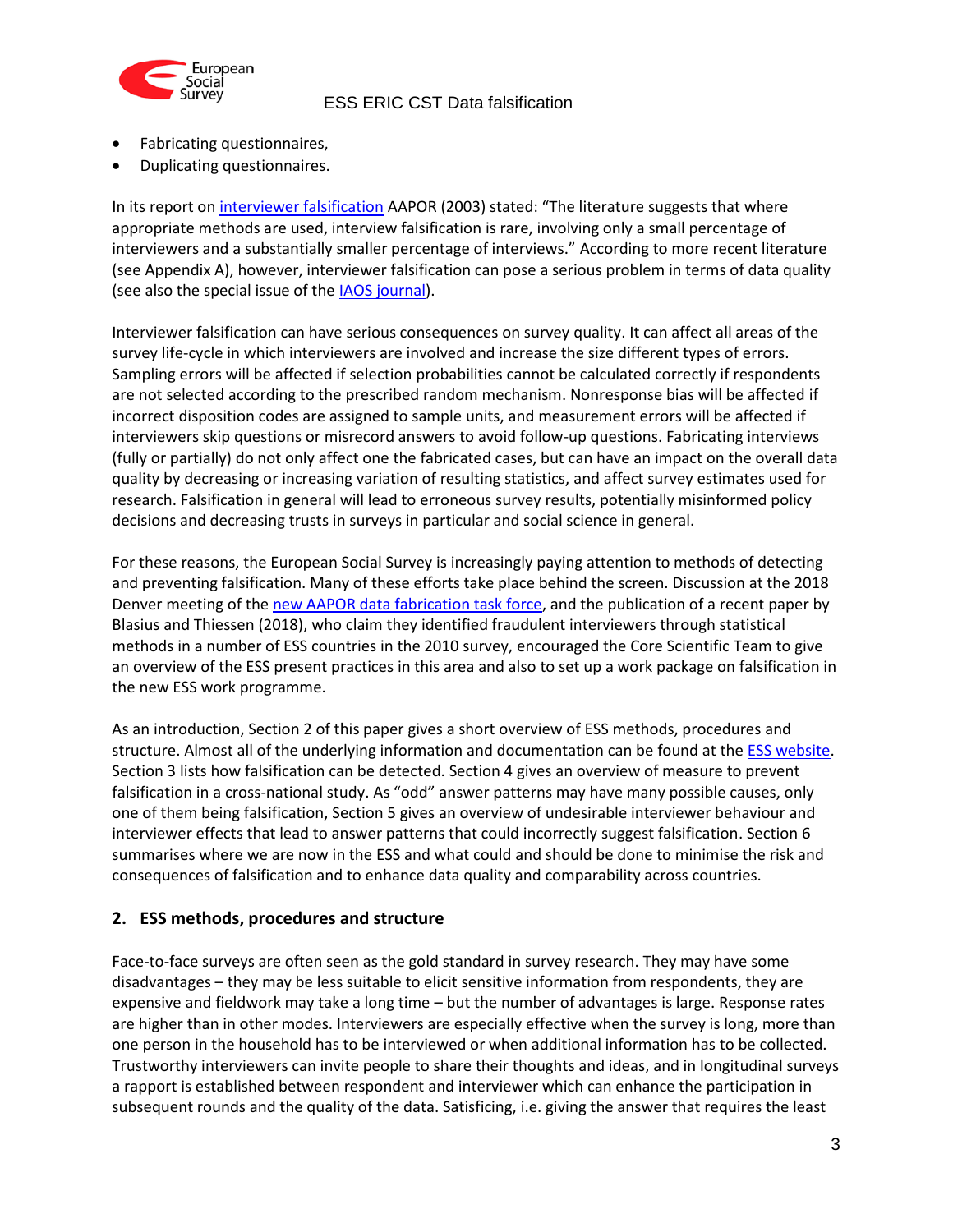

effort, is usually less likely in face-to-face surveys than in self-administered surveys. Face-to-face surveys also make it possible for the functionally illiterate and people without internet access or skills to participate. In addition, a key factor in a cross-national survey, face-to-face is the only mode that can be used for all groups and is applicable in all countries.

As the ESS intends to be representative of the entire populations across the diversity of the European societies, it relies heavily on the quality of interviewer behaviour in the different countries.

In the ESS it is the role of the Director and the Core Scientific Team (CST) to set standards, provide guidelines, control quality, report on deviations, and suggest improvements. A large number of measures are in place to enhance quality, e.g., guidelines for recruiting respondents, extensive testing of the questions, guidelines for interviewer briefing, monitoring of fieldwork, and analyses of the process of obtaining interviews (using the contact forms data) and the answering process during the interviews (see for an overview of these analysis Appendix A).

The countries participating in the ESS each appoint their own National Coordinator (NC) and select their own survey agency. The ESS requires the NC to be familiar at first hand with survey methodology and procedures, and to be willing to oversee the work of the survey agency including the progress of fieldwork. In addition, ESS requires the survey agency appointed in each country to be capable of, and have a track record in, conducting national probability-based surveys to the highest standards of rigour by means of face-to-face computer-assisted personal interviewing (CAPI).

Over time fieldwork in the different countries has been conducted by a variety of organisations: statistical offices, major market research organisations, not-for-profit organisations, and universities. Several of these organisations adhere to their own quality frameworks. Statistical offices adhere to the European Statistics Code of Practice, many survey agencies are ISO-20252 certified. All survey agencies have to adhere to th[e Declaration on Ethics of the International Statistical Institute.](https://www.isi-web.org/index.php/activities/professional-ethics/isi-declaration)

It has been considered whether the ESS should appoint one single survey agency to conduct the fieldwork in all participating countries. There is no survey organisation, however, that has good CAPI capacities in every participating country, and moving to one agency would also mean that the ESS would lose national agencies that do a very good job.

Thus, the ESS is a face-to-face survey, relying heavily on interviewers, in a decentralised structure combined with intensive centralised quality assessment, control and reporting. The decentralised structure, the distance between interviewers and the CST, and the long time period between fieldwork and quality assessment, can make it difficult to detect and prevent data fabrication.

# <span id="page-3-0"></span>**3. How to detect falsification**

Robbins (2018) gives a complete overview of detecting falsification. He distinguishes the following general methods:

- Observational Methods
- Recontact
- Data Analysis Methods (see also Birnbaum, 2012)
- Comparing Results to Benford's Law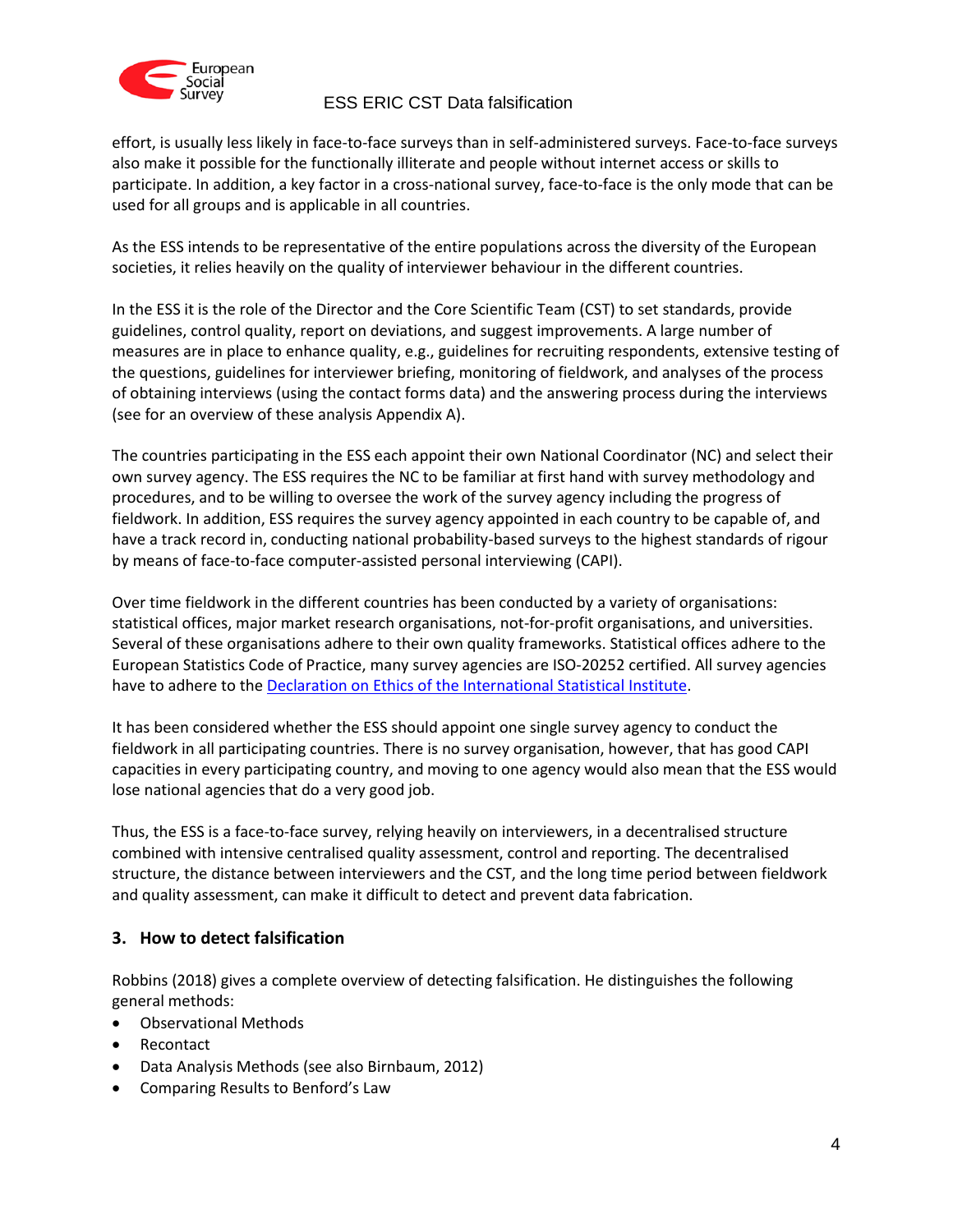

- Unusual Patterns in the Data
- Rare Response Combinations
- Undifferentiated Response Patterns
- Short Paths through the Survey
- Missing Data or Incomplete Interviews
- Use of Paradata
	- o Interview duration
	- o Duration between interviews
	- o Close to deadline
	- o Time of day
	- o Surge of interviews
	- o Missing phone numbers

According to Robbins (2018, p. xxx) *"….. statistical approaches offer important leverage and can identify observations that are more likely to have been falsified. Yet, many do not offer definitive proof that fabrication has occurred. As an example, even in cases where the valid and fabricated observations are known, it is not possible to perfectly predict whether the data are real or fraudulent. Menold and Kemper (2014) performed an experiment where they collected real survey data and then had the interviewers fabricate the same data to look for differences. As they sought to identify techniques to separate the real data from the fabricated data, they noted that no method guarantees complete accuracy. At best, their use of multiple measures predicted whether an interview was real or fabricated with about a 75 percent rate of accuracy."*

In the ESS a number of these methods have been implemented, either centrally by the CST, or by the survey agency. At present little information is available on the detection of falsification by the survey agency before the delivery of data to NSD, the central data processing agency and ESS archive. In 2018 two meetings have been organised to assess the size and impact of this problem, namely a special session of National Coordinators and a Field Directors Meeting. Not all countries attended these meetings. At these meetings it turned out that survey agencies very occasionally found out cases of data fabrication and took measures.

So what has been done, and what can be improved in the ESS in the area of detection of falsification:

a) Recontacts: Back-checks

In the ESS it was and is obligatory to call back on 10% of the respondents and 5% of the ineligibles (see section 10.7.3 of the [Specifications for Round 9\)](https://www.europeansocialsurvey.org/docs/round9/methods/ESS-ERIC-Specifications-Round-9.pdf). Up till now only general recommendations were given on which information to collect during back-checks, and what to report on. There are also no rules on how to select the cases to be re-contacted, and the back-checks are conducted by the survey agency.

An analysis of information on the back-check process showed that procedures differ greatly among countries, that definitions are not entirely clear, and that there is no central information on the results of the back-checks, except at a very basic level, and on the measures that are taken nationally, as a result of the back-checks.

In 2019 the back-check procedure will be reviewed and tightened.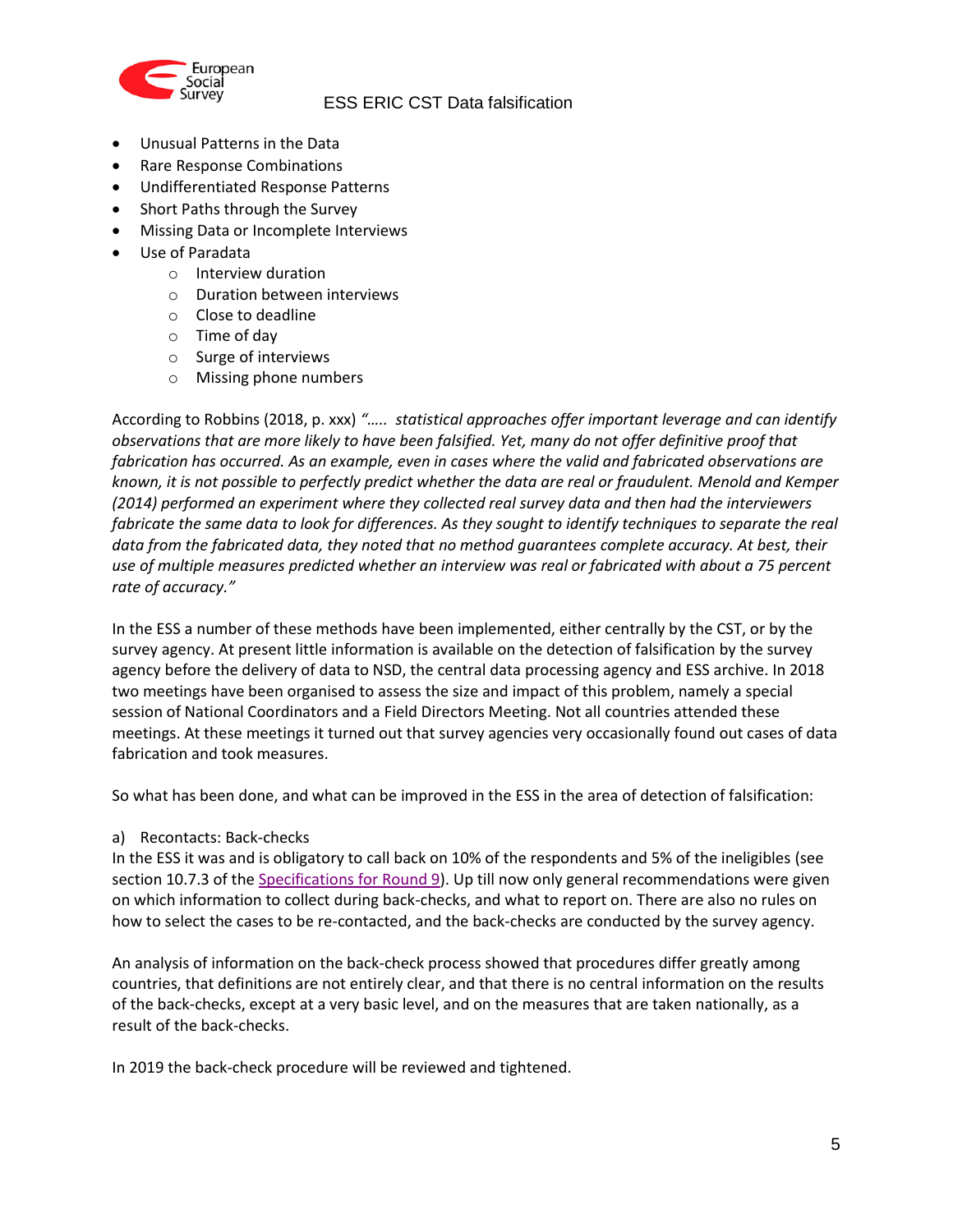

### b) Analysing paradata: Contact forms

The ESS contact forms keep track of the recruiting behaviour of the interviewers. The information is often collected on paper and available for analysis well after the fieldwork period. In R9 a Fieldwork Monitoring System App and Portal will be used, making it possible to monitor fieldwork progress on a weekly base and to detect anomalies in a timely manner, during fieldwork rather than after data delivery, to allow for interventions. It is expected that in Round 10 only digital contact forms will be allowed.

### c) Respondent sample composition

The composition of the final respondent group can be checked with internal and external criteria (see Koch, 2016). Deviations from expected patterns can be an indication of undesirable interviewer behaviour. Koch found that these deviations were larger when sampling frames were used in which the interviewer had more leeway to select the designated respondents.

In countries with individual samples it is also possible to check whether the birth date from the sample frame is identical to the birthdate provided by the respondent. Countries that perform this check do not provide the complete birth date to the interviewer.

### d) Time stamps

As of Round 9 only CAPI interviewing is allowed, and paper questionnaires will not be used anymore. This makes it possible to collect time stamps during the interview and monitor the progress through the survey. The speed with which questions, blocks and the entire questionnaire are answered can give an indication of undesirable interviewer behaviour (speeding, skipping introductions) or just plain data fabrication. In addition, time stamps can be linked to the contact data. It is to be expected that in the future more detailed time stamps will be collected, and that these will be analysed already during data collection.

#### e) Data quality

After fieldwork analyses are conducted to identify data quality issues such as straightlining, odd patterns, inconsistent outcomes etc. These issues have been found in the ESS, as can be seen from the list of reports and papers mainly produced by KU Leuven in Appendix B. The ESS recommend conducting these analyses on intermediate files during fieldwork, but at present this is not a requirement.

#### f) (partial) Duplicates

An analysis of partial duplicates is conducted by NSD after fieldwork. Based on their detection of duplicates additional analyses have been conducted in other areas (speeding, inconsistent patterns) by KU Leuven. Based on the combined evidence all cases from interviewers who produced suspicious cases have been removed. This has happened in three countries in the Round 8 of the ESS.

#### g) Observation: Audio-recording

Audio-recording of interviews is an effective method of detecting fraud. This is technically possible because the ESS is entirely CAPI. Privacy issues (the consequences of the new GDPR are not yet entirely clear in all participating countries), and concerns about a decrease in response rates, are the main reasons why this has not been made mandatory in the ESS yet.

A number of survey agencies in individual countries do tape at least a number of interviews. Listening to audio files is a very time-intensive activity. It can be expected, however, that in the near future an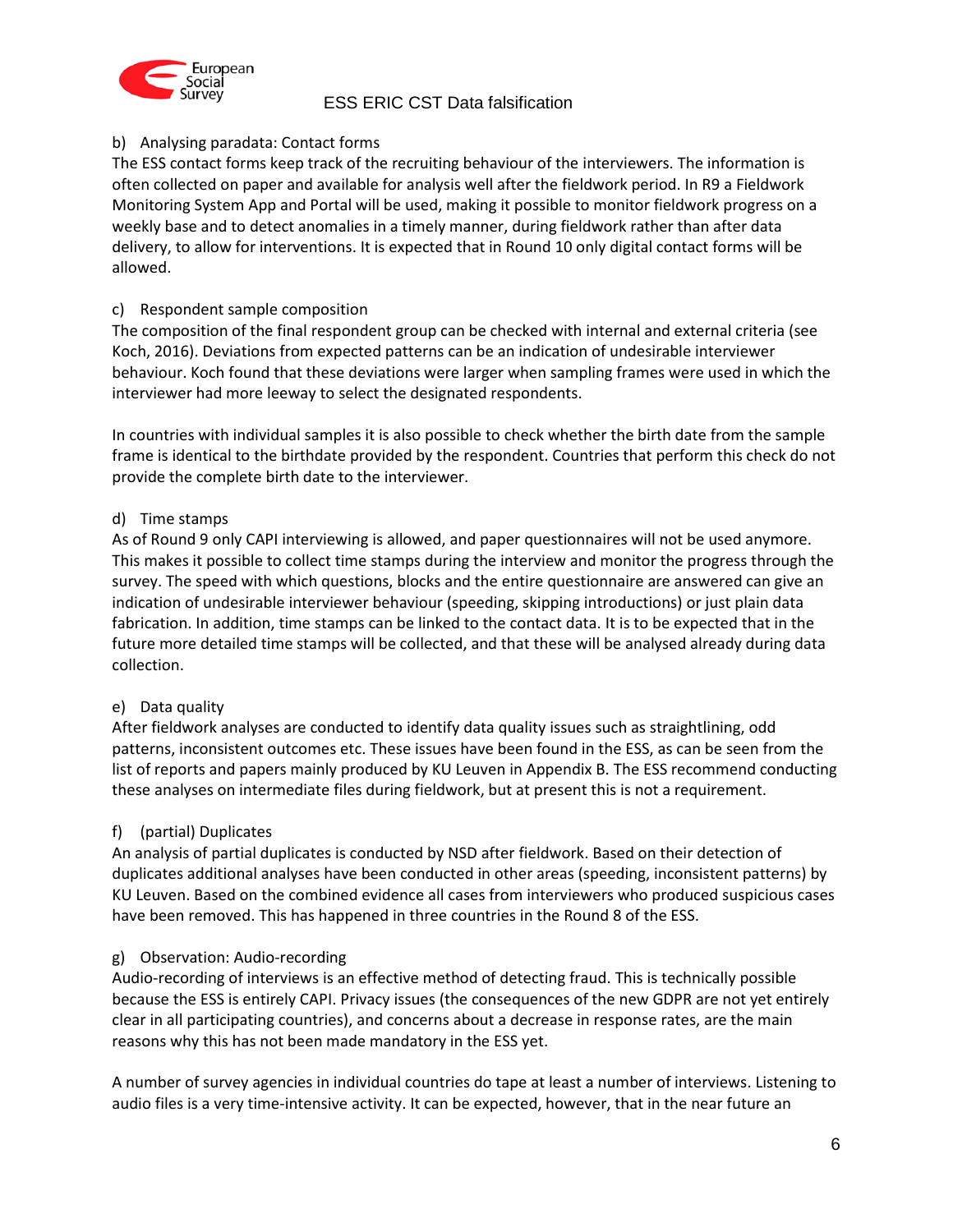

analysis of audio recording can be automated. In addition, it will not be necessary to listen to all interviews, but only when there are indicators of fraud. Ideally, listening to audio files should take place when the survey is still in the field.

### h) GPS-tracking of interviewers

A final means of detecting fraud is when GPS-trackers are used. A number of countries do use GPStrackers to monitor their interviewers, but the resulting information is used on an operational level and not centrally available. GPS-tracking will be recommended in the ESS, but it is not foreseen that it will be mandatory in the near future.

All measures described above are not fool proof. Interviewers can say the respondent refused to provide a telephone number (if this happens a lot to a particular interviewer this could by itself be an indicator of fraud), direct back-check calls to the phone of a friend, can complete questionnaires in their car in front of the respondent's house, can reset the clock of their laptop, etc. Still, more measures can, will and should be taken than in the past, because undetected data fabrication is a serious threat to data quality and  $-$  if finally detected  $-$  to trust in surveys.

## <span id="page-6-0"></span>**4. How to prevent falsification**

At least as important as the question how to detect falsification is the question how to prevent falsification. Robbins (2018) distinguishes between measures that can be taken before and during fieldwork. Before fieldwork begins the survey questionnaire is a key issue (length, sensitive, complex questions). The impact of the questions can differ across countries. In addition, the training is important and the remuneration schemes. During fieldwork oversight is critical, which can be especially difficult in multi-country, decentralised studies. Intermediate data files can help to detect falsification halfway, and prevent future falsification during the remainder of the fieldwork. In theory, falsification could be detected in real time, making it possible to retrain or replace falsifying interviewers. One problem is that in many cases a number of interviews by the same interviewer are required to detect fraud.

One assumption is that the more measures in place to timely detect falsification, and the more interviewers, supervisors and organisations are aware of these measures, the less likely it is that data fabrication will occur. Every measure can be circumvented, and no method is guaranteed to prevent fraud, but an increased awareness of the risk of undesirable behaviour and possible consequences when it is found out will certainly have an effect.

In the ESS the following measures to prevent falsification have been implemented.

### a) Transparency

The ESS makes all survey information available, including standards, procedures, training material, and guidelines and quality reports, and also including contact form data and interviewer IDs (that cannot be related to individual identities). This makes it possible to identify odd patterns in recruitment, interviewer effects, etc., and makes the ESS vulnerable to criticism from external partners. The CST don't think this is a threat but an asset, and welcome third partners to analyse our data, point to weaknesses and make it possible to improve data quality.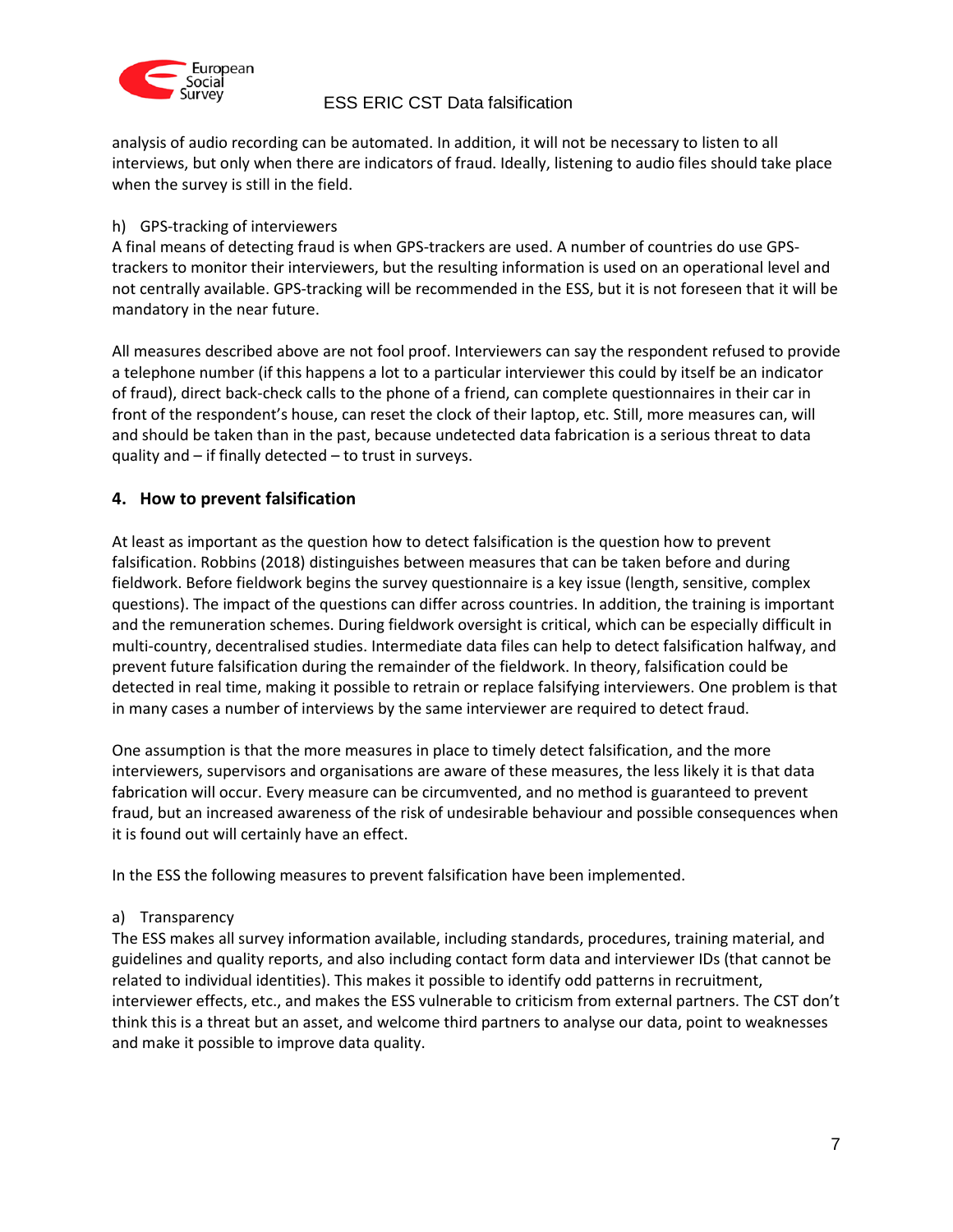

### b) Openness and trust

Openness about possibilities of undesirable interviewer behaviour and falsification is a first step towards improvements. In sessions with NCs and survey agencies in 2018, where representatives of a larger number of ESS countries were present, this topic has been discussed in an open, nonaccusatory way. In these discussions it turned out that at a national level many steps have been taken to detect and prevent fraud, and that occasionally interviews had been fired. It also turned out that these extreme cases were rare. Openness and trust in national survey agencies should not mean a blind trust. It would mean, however, that reports of falsification by national parties are neither punished nor seen as a lack of quality, but as an indication of quality control at a national level. The CST therefore welcome receiving information on the detection of undesirable interviewer behaviour and falsification at a national level, before data delivery.

In the preparation of fieldwork the risk of fraud should be discussed with the National Coordinators and the survey agencies.

#### c) Good questionnaire

Undesirable interviewer behaviour, like rephrasing or simplifying questions, skipping introductions or questions, speeding, etc. may occur often when questionnaires are seen as long and boring, and questions are hard to understand, difficult or overly sensitive. In the ESS a lot of efforts have been made to make the questionnaire interesting and not too long, and to make sure interviewers are well-trained and well-briefed to guide all respondents through all questions. Still, this is a serious challenge given a questionnaire that intends to measure many different aspects, change over time and compare across cultures, languages and countries.

#### d) Interviewers

Interviewers are a key element in the ESS. Good interviewers make the ESS a success, less proficient interviewers threaten the quality of the survey and bad or even fraudulent interviewers are a big risk. It is important that interviewers are aware of key survey quality issues, and that the CST acknowledge the difficult tasks they have and the problems they encounter.

Interpenetrated designs, in which interviewers work in different areas, and more than one interviewer works in each area, can help to identify interviewer effects, and also to detect fraud. However, this measure may be expensive in large countries.

Reducing the interviewer workload can mitigate the effect of undesirable interviewer behaviour, but could also reduce the risk, because the pressure on interviewers to deliver will be smaller. On the other hand, good interviewer training and briefing will be more expensive when interviewers conduct only a small number of interviews. Involvement and commitment is likely to be higher when interviewers have a substantial workload. In any case, the analysis of the effect of interviewer workload and interviewer effects in the different countries should be a permanent part of the ESS quality assessment.

Because interviewers are so important, they should be remunerated fairly for their efforts. This means that they need to be sufficiently paid for conducting the interview, but also for completing the contact forms, traveling to sample persons who are not at home and trying to persuade people who will steadfastly refuse to participate. Just paying interviewers for completed interviews might be conducive to fraud. Studies on the structure of financial payments are not totally clear on the effects of different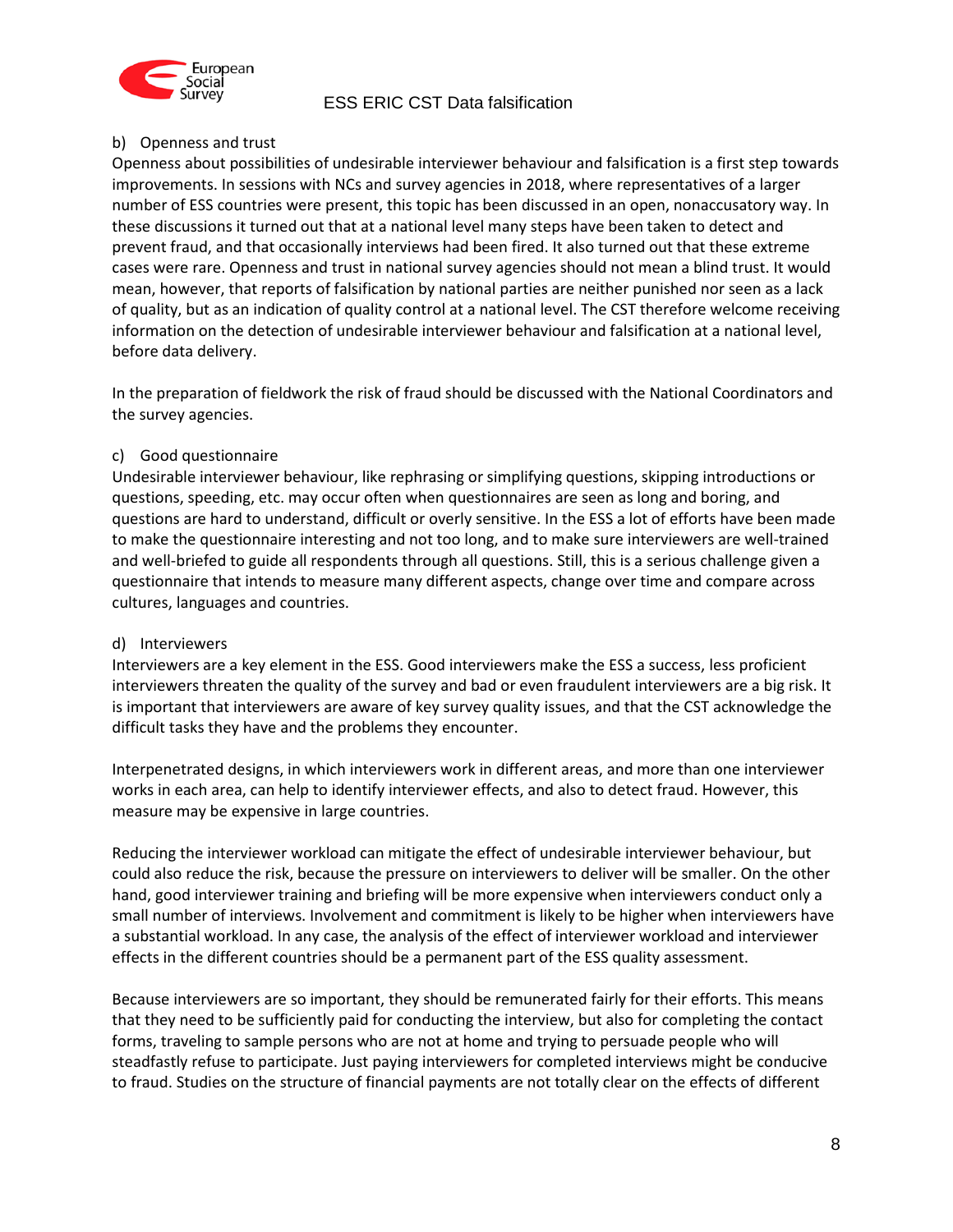

payment schedules, partly because of confounding factors such as survey mode, economic climate, national practices, etc., but fair payment is a sine qua non.

Also important will be training and briefing, emphasizing the need to pose the questions as formulated, select the right person according to the guidelines, and making interviewers aware of the importance of data quality and the methods that are in place to detect undesirable behaviour and fraud.

## <span id="page-8-0"></span>**5. Falsification, undesirable interviewer behaviour and interviewer effects**

As mentioned above, falsification may be hard to prove, and of falsification. Robbins (2018) emphasises that falsification should not be confused with variations in interviewer characteristics and experience. He also stresses that falsification implies intent: "*At times, what appears to be fabrication may be the result of unintentional errors in data collection that could be solved through additional training or other changes in data collection methods. However, seeking to determine if the problem is fabrication or an unintentional error is a critical part of the diagnostic process, as it provides important information about how to correct the issue in a specific survey and what steps must be taken to prevent it in future surveys*." (Robbins, 2018, p. xx).

Even though the ESS has high quality standards, unintentional errors, undesirable interviewer behaviour and national variation on interviewer characteristics can be a source of error. It can be assumed that these factors have a greater impact on data quality than plain falsification. In the ESS we have come to acknowledge a heuristic distinction between a) deliberate falsification, b) unintentional errors, c) undesirable interviewer behaviour which is avoidable, d) undesirable interviewer behaviour driven by context, and e) natural variations in interviewer characteristics and behaviour that may produce outcomes that could suggest falsification but are an (almost) unavoidable effect of face-to face interviewing. The following examples can be given, mostly relevant for the design and specifications of the European Social Survey:

- a) *Deliberate falsification* includes:
	- curbstoning (falsifying entire interviews),
	- partially duplicating interviews,
	- identifying a sample person incorrectly as ineligible or not being able to participate because of language problems,
	- selecting available household members as respondents instead of a random member of the household because they are more cooperative or more often at home when the interviewer calls (possibly resulting in an overrepresentation of women, as shown by Koch (2016),
	- incorrectly recording answers to filter questions to reduce the duration of the survey, etc.
- b) *Unintentional errors* includes erroneously interviewing the wrong person, recording the wrong day for the interview, keying the wrong answer category, etc.
- *c) Undesirable interviewer behaviour that could be avoided* includes speeding through the interview, being opinionated and disapproving of respondents' answers, skipping introductions to questions, not handing over show cards and not properly reading answer categories, etc.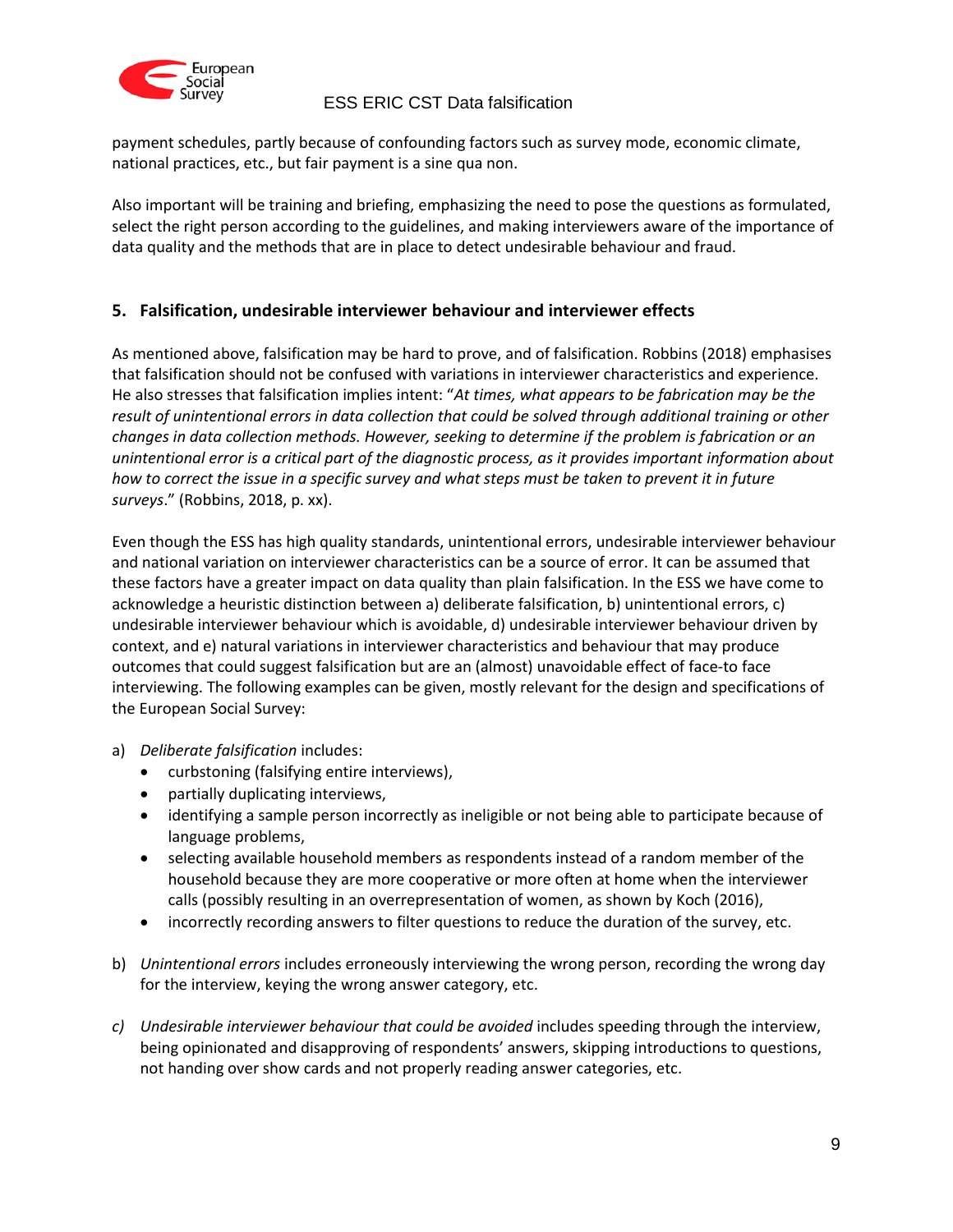

- *d)* Undesirable interviewer behaviour driven by context includes speeding through the interview when the respondent seems close to breaking off the interview, chatting with respondents who are unsure about their answers or are happy to receive some personal attention, scoring DK without properly reading the question when a respondent has repeatedly told that they really don't know anything about the topic, rephrasing a question when the respondent misunderstands, etc.
- *e) Natural variation in interviewer characteristics and behaviours* includes the effect of differences between interviewers that could result in outcomes that look as if falsification or undesirable behaviour has taken place. Some interviewers, for instance, could be particularly adept at obtaining the cooperation of women (or the elderly or the higher educated). Other interviewers might be very skilled in persuading people to participate who are not at all interested in the topic of the survey (resulting in many DKs). As a result, because of the fact that interviewers often are assigned to particular areas or PSUs, this could result in differential nonresponse errors or measurement errors in different areas.

Although this paper focuses on the detection and prevention of falsification in the ESS, it should be clear there are many types of undesirable interviewer behaviour, that errors and falsification are both undesirable but not identical, and that there are many interviewer effects that could suggest falsification but are a natural consequence of face-to-face interviewing, and that may be difficult to avoid. This means that there may be a thin line between the categories mentioned above (e.g., between c and d), and that similar anomalies in the data (partial duplicates, many DKs, an overrepresentation of women among the respondents) may have different causes.

As mentioned above, good interviewers can be a great asset and contribute to high data quality. But, not all interviewers are equal – the human factor will always play a role – and not all interviewers are equally good. Hence, there are a large number of studies showing interviewer effects in the ESS (listed in Appendix B). This section comprises a short overview of interviewer effects and possibly undesirable interviewer behaviour that cannot be designated as falsification. Some of the issues here may be unavoidable, and some of them may have a detrimental effect on survey quality. This overview is not complete, but may give an idea of the problems that are encountered in cross-national surveys.

#### a) Respondent recruitment

In the recruitment phase selection effects may play a role. Interviewers may vary in the degree of success in obtaining cooperation from different types of respondents. Some interviewers may be more effective with elderly people, women, the higher educated, minority ethnic groups than others and some interviewers may be highly successful in recruiting reluctant, uninterested respondents resulting in a high rate of satisficing (and more Don't Knows as a result). This effect is hard to avoid, although more training could help interviewers to recruit a wide range of persons.

However, if interviewers purposely concentrate their efforts on easy-to-get respondents than on hard-to get sample units they may reinforce nonresponse bias. They may also classify refusals as ineligible to avoid having to work the case further. And they may also select other persons than the designated sample person, e.g., more willing persons, or those that are more often at home. The focus on easy-toget respondents is undesirable, whereas the interviewing of someone else than the designated respondent can be seen as data fabrication.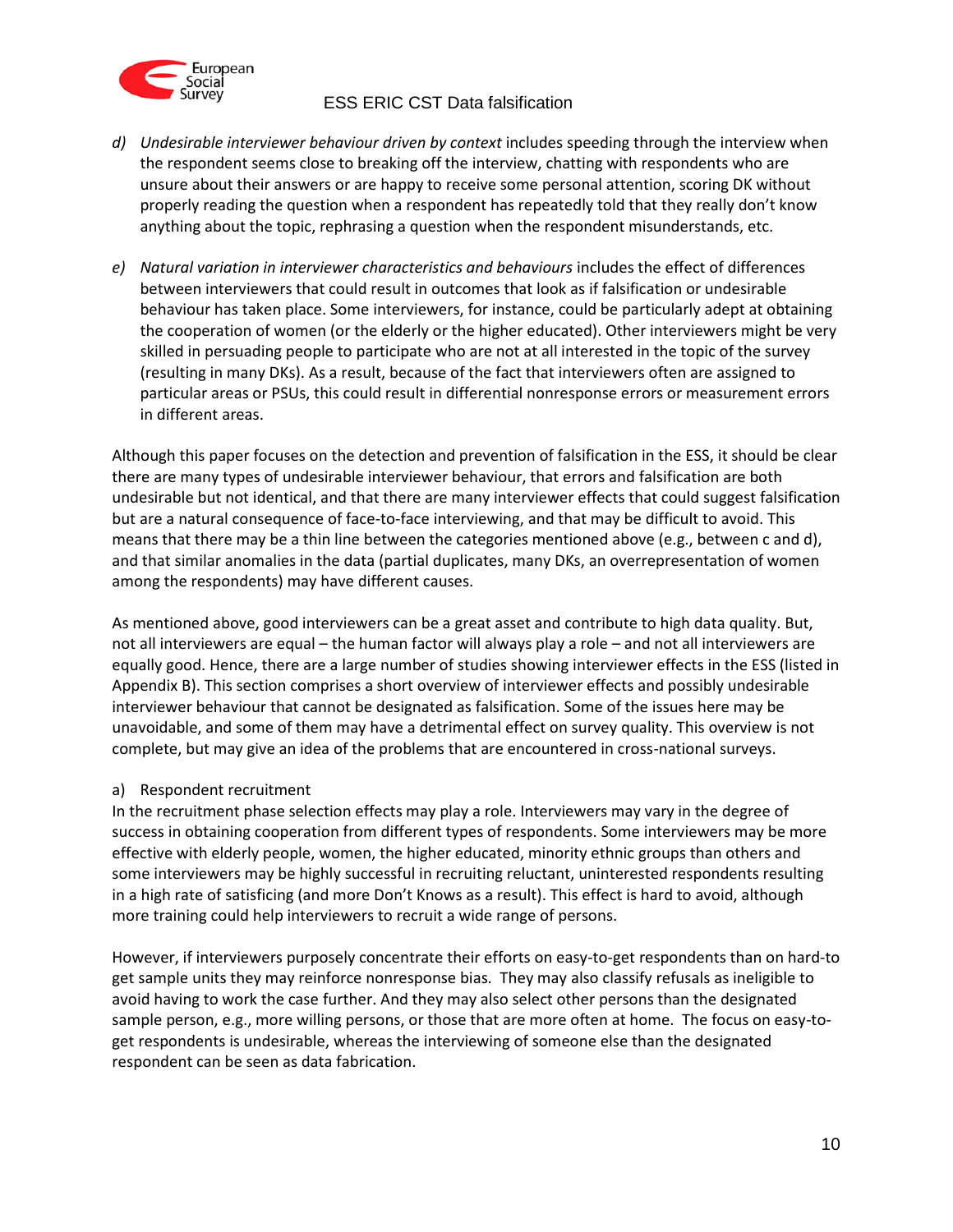

### b) Interviewer and area effect

People living in the same area (or, more technically, in the same PSU) may be more similar than other people. Part of this similarity can be caused by the fact that people living in the same area are often interviewed by the same interviewer. Part of the area effects may thus be interviewer effects. These may be exacerbated by different interview conditions in different areas. Unsafe neighbourhoods may make evening calls less attractive resulting in an underrepresentation of employed respondents for some interviewers.

### c) Social desirability

Interviewer characteristics may affect the answers respondents give. Respondents may adapt their answers to characteristics of the interviewer:

- More positive about emancipation to female interviewers,
- Less racist to black interviewers,
- Less alcohol use and more religious behaviour from Muslim respondents reported to Muslim interviewers,
- Lower weight reported to thin interviewers compared to overweight interviewers,

 Lower item nonresponse on income when interviewer has no problem in reporting own income. These effects may be hard to prevent, except by interviewer training and fostering an open, nonjudgmental atmosphere during the interview, or by introducing Audio-CASI.

### d) Deviations from standardised interviewing

The ESS places great emphasis on the importance of standardised interviewing. One of the reasons is that ESS is a survey conducted in more than 30 European countries, with different levels of survey sophistication, conducted by different types of survey agencies, and by interviewers with different levels of experience and competence. To minimise the effect of this variation, interviewers are urged to strictly adhere to the questions as formulated by the questionnaire design teams and as translated via strict procedures in all languages.

Still, interviewers may digress from standardised interviewing:

- Rephrasing or skipping questions the interviewer perceives as too difficult or too sensitive,
- Leaving out 'boring introductions',
- Not giving the respondents time to think, possibly resulting in straightlining or other satisficing behaviour,
- Answering filter questions negatively for the respondents in order to skip a long list of follow-up questions,
- Speeding.

Sometimes interviewer behaviour like this may be hard to prevent (what is an interviewer expected to do when the respondent is under serious time pressure and wants to end the interview and there are still a number of questions to go?) but in general these interviewer behaviours will increase the measurement errors of the survey, and can thus be seen as undesirable.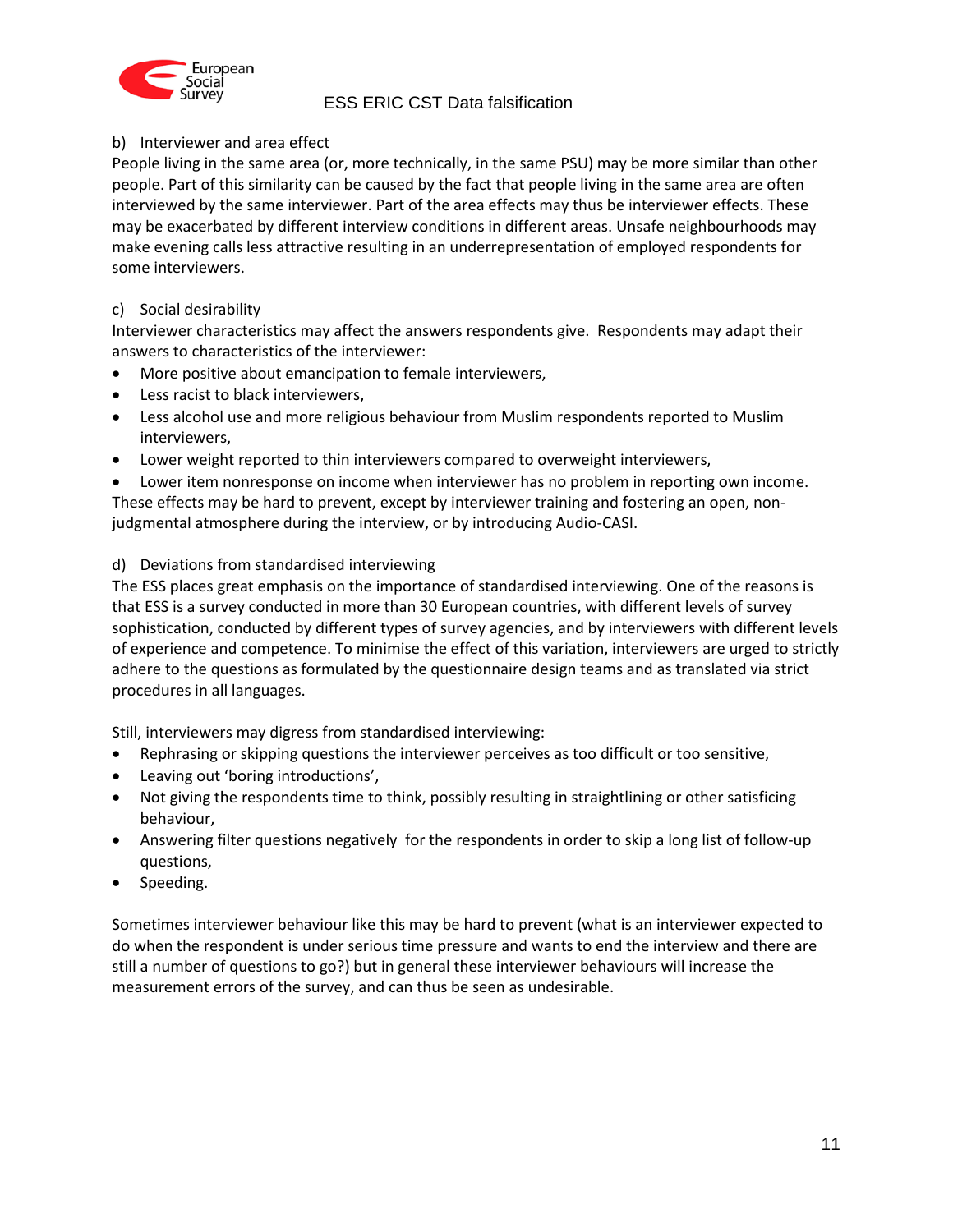

## <span id="page-11-0"></span>**6. Where are we now in the ESS**

Interviewer falsification is a permanent concern of the ESS, and the CST are increasingly aware of the problem. The ESS strives for permanent improvement and has, using the measures describes above, found indications of falsification in some cases in a small number of countries. Changing the survey mode, and conducting the survey without interviewers, will definitely not result in a higher quality.

Over time more measures to prevent falsification have been implemented, including protocols on briefing, weekly monitoring of fieldwork, and meetings with national teams. However, specifications, documents and guidelines are not enough, and undesirable interviewer behaviour in general, and data falsification in particular, cannot be totally prevented. Prevention, and also detection, is especially difficult in cross-national surveys, where survey culture and sophistication differ across countries, where national partners are needed to collect the data and the chain of command is long. Saying it doesn't happen even in a high quality survey would be naïve.

Besides prevention, greater efforts can be devoted to detecting cases of undesirable interviewer behaviour as early as possible in the process. Detection during fieldwork means other interviewers may be able to take over, detection before the release of the data means that correct weights can be calculated and users don't have to be concerned about data quality. In the ESS over time more measures to detect falsification have been implemented, and in the future even more measures will be implemented, as has been outlined in Section 3. In the 2019-2021 Work Programme of the ESS a separate work package will be introduced to promote desirable interviewer behaviour, to minimise undesirable interviewer behaviour, to prevent falsification as much as possible and to detect it in an early stage.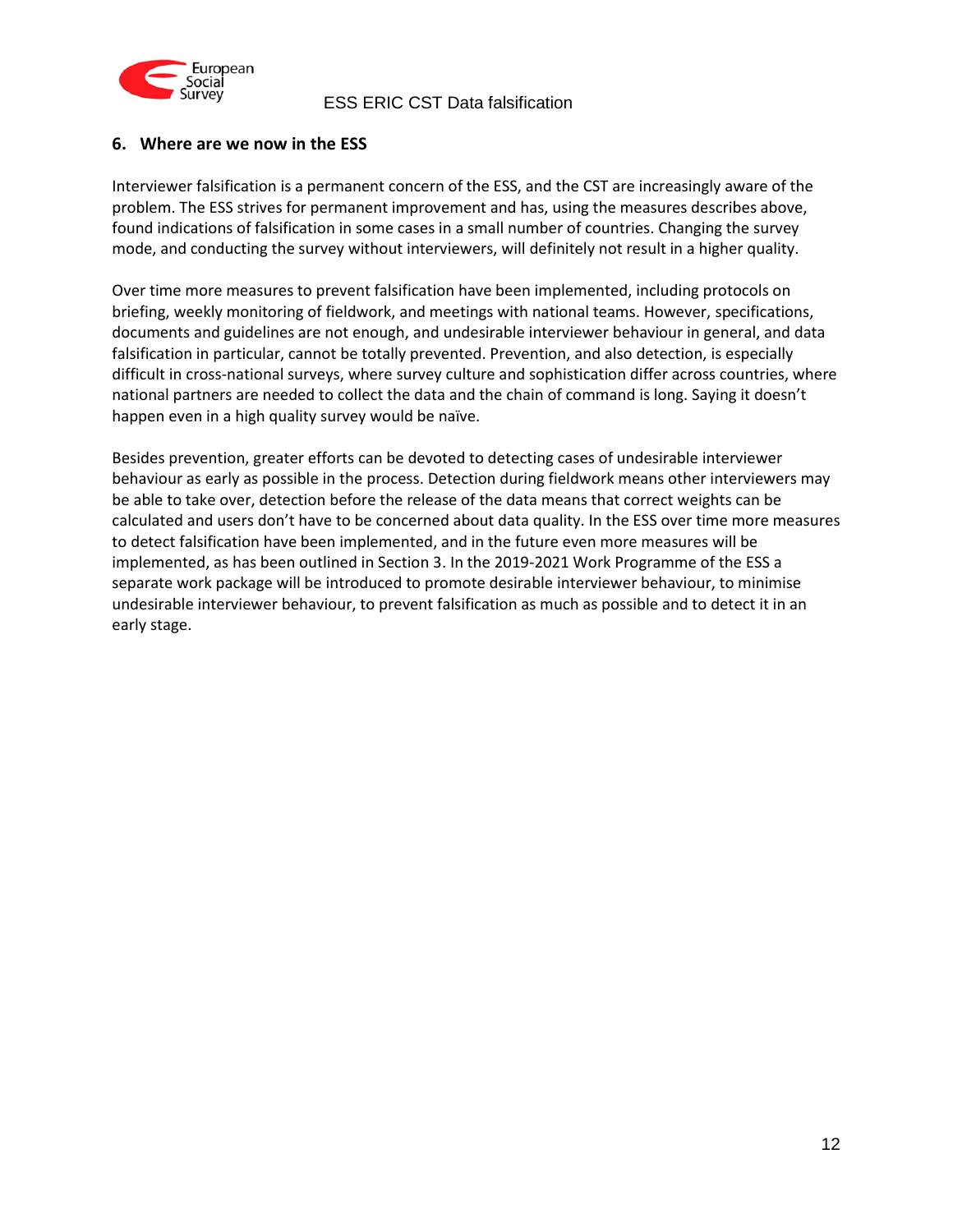

### <span id="page-12-0"></span>**Appendix A: Recent literature on interviewer falsifications**

- Biemer, P., Stringer, C., Thissen, R., Day, O. & Hsieh, P. (2016). Interviewer falsification: Current and best practices for prevention, detection, and mitigation. *Statistical Journal of the IAOS*, 32, 313–326.
- Birnbaum, B. (2012). *Algorithmic approaches to detecting interviewer fabrication in surveys*. [Ph.D.](http://citeseerx.ist.psu.edu/viewdoc/download?doi=10.1.1.269.2463&rep=rep1&type=pdf)  [dissertation,](http://citeseerx.ist.psu.edu/viewdoc/download?doi=10.1.1.269.2463&rep=rep1&type=pdf) University of Washington.
- Blasius, J. & Thiessen, V. (2018). Perceived Corruption, Trust, and Interviewer Behavior in 26 European Countries. *Sociological Methods & Research*, 1-38.
- Bredl, S., Winker, P. & Kötschau, K. (2012). A statistical approach to detect interviewer falsification of survey data. *Survey Methodology*, 38 (1), 1-10.
- De Haas, S. & Winker, P. (2014). Identification of partial falsifications in survey data. *Statistical Journal of the IAOS,* 30, 271–281
- Koczela, S., Furlong, C., McCarthy, J. & Mushtaq, A. (2015). Curbstoning and beyond: Confronting data fabrication in survey research. *Statistical Journal of the IAOS*, 31, 413–422.
- Koczela, S. & Scheuren, F. (2016). Editorial. Progress in understanding survey data fabrication. *Statistical Journal of the IAOS*, 32, 277–282.
- Kuriakose, N. & Robbins, M. (2016). Don't get duped: Fraud through duplication in public opinion surveys. *Statistical Journal of the IAOS*, 32, 283–291.
- Landrock, U. & Menold, N. (2016). Validation of theoretical assumptions with real and falsified survey data. *Statistical Journal of the IAOS*, 32, 305–312.
- Menold, K. & Kemper, C.J. (2014). How Do Real and Falsified Data Differ? Psychology of Survey Response as a Source of Falsification Indicators in Face-to-Face Surveys. *International Journal of Public Opinion Research*, 26 (1), 41-65.
- Menold, N. Winker, P., Storfinger, N., & Bredl, S. (2014). Interviewer' falsifications in face-to-facesurveys: impact, reasons, detection and prevention. In: U. Engel, B. Jann & Peter Lynn (Eds.), *Improving survey methods: lessons from recent research* (pp. 86-100). New York: Routledge.
- Robbins, M. (2018). New Frontiers in Detecting Data Fabrication. In: T.P. Johnson, B.-E. Pennell, I.A.L. Stoop, B. Dorer (Eds.), *Advances in Comparative Survey Methods: Multinational, Multiregional, and Multicultural Contexts (3MC).* Wiley (2018).
- Simmons, K., Mercer, A., Schwarzer, S. & Kennedy, C. (2016). Evaluating a new proposal for detecting data falsification in surveys. The underlying causes of "high matches" between survey respondents. *Statistical Journal of the IAOS*, 32, 327–338.
- Spagat, M. (2016). Comment on "Don't get duped: Fraud through duplication in public opinion surveys". *Statistical Journal of the IAOS,* 32, 293–294.
- Thiessen, V. &. Blasius, J. (2016). Another Look at Survey Data Quality. In: C. Wolf, D. Joye, T.W. Smith & Y-c. Fu (Eds.), *The Sage Handbook of Survey Quality* (pp. 613-629). Los Angeles. Sage.
- Thissen, M.R. & Myers, S.K. (2016). Systems and processes for detecting interviewer falsification and assuring data collection quality. *Statistical Journal of the IAOS*, 32, 339–347.
- Winker, P. (2016). Assuring the quality of survey data: Incentives, detection and documentation of deviant behavior. *Statistical Journal of the IAOS,* 32, 295–303.
- Winker, P., Kruse, K.-W., Menold, N. & Landrock, U. (2015). Interviewer Effects in Real and Falsified Interviews - Results from a Large Scale Experiment. *Statistical Journal of the IAOS,* 31, 423-434.